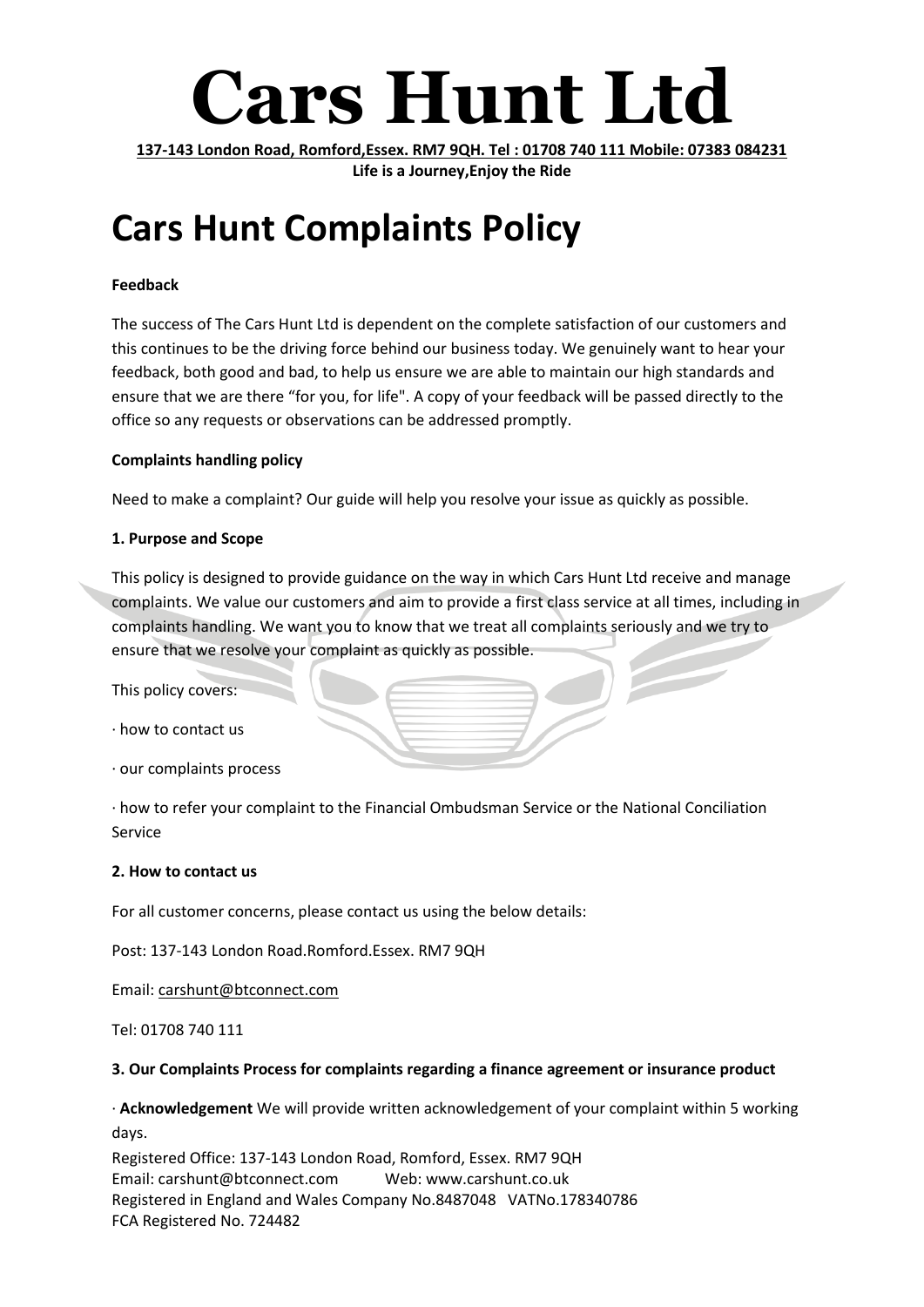# **Cars Hunt Ltd**

## **137-143 London Road, Romford,Essex. RM7 9QH. Tel : 01708 740 111 Mobile: 07383 084231 Life is a Journey,Enjoy the Ride**

· **Final or Other Response** Within eight weeks from the complaint being received, we will write to you with the outcome of the investigation. If our investigation is not yet complete, we will write with full details of the reasons for the delay and advise you of an appropriate timescale within which the investigation will be completed.

· **Review stage** when we have issued our final response letter or after eight weeks from the complaint being received, you may refer your complaint for free to the Financial Ombudsman Service (see below contact details).

· **Root cause analysis** Complaints received are logged and analysed for the root cause and so that corrective action can be taken to ensure business improvement.

# **4. What to do if you remain dissatisfied about our response to a complaint regarding a finance agreement or insurance product**

We aim to resolve complaints at the earliest possible opportunity. If you remain dissatisfied, we recommend that you refer your complaint to the Financial Ombudsman Service. **The Financial Ombudsman Service is a free and independent service available to consumers who have a complaint about a financial product or service.**

The address, website and contact details of the Financial Ombudsman Service are as follows:

Website: [www.financial-ombudsman.org.uk](http://www.financial-ombudsman.org.uk/)

Address: The Financial Ombudsman Service, Exchange Tower, London E14 9SR

Email: [complaint.info@financial-ombudsman.org.uk](mailto:complaint.info@financial-ombudsman.org.uk)

Telephone: 0800 023 4 567 or 0300 123 9 123

For more information please read the Financial Ombudsman's leaflet "Your Complaint and the Ombudsman" which is available at: [http://www.financial-ombudsman.org.uk/publications...](http://www.financial-ombudsman.org.uk/publications/consumer-leaflet.htm) . If you would like us to post you a copy of the Financial Ombudsman's leaflet, then please use the above contact details to let us know and provide your name and postal address.

## **5. National Conciliation Service (NCS)**

If your complaint is not about a financial or insurance product or service, and you are unhappy with how we have resolved your complaint, you may refer your complaint to the National Conciliation Service (NCS). This is a free dispute resolution service. To contact the NCS, please use the following contact details:

Address: The National Conciliation Service, 2-3 Allerton Road, Rugby, CV23 0PA

Registered Office: 137-143 London Road, Romford, Essex. RM7 9QH Email: carshunt@btconnect.com Web: www.carshunt.co.uk Registered in England and Wales Company No.8487048 VATNo.178340786 FCA Registered No. 724482